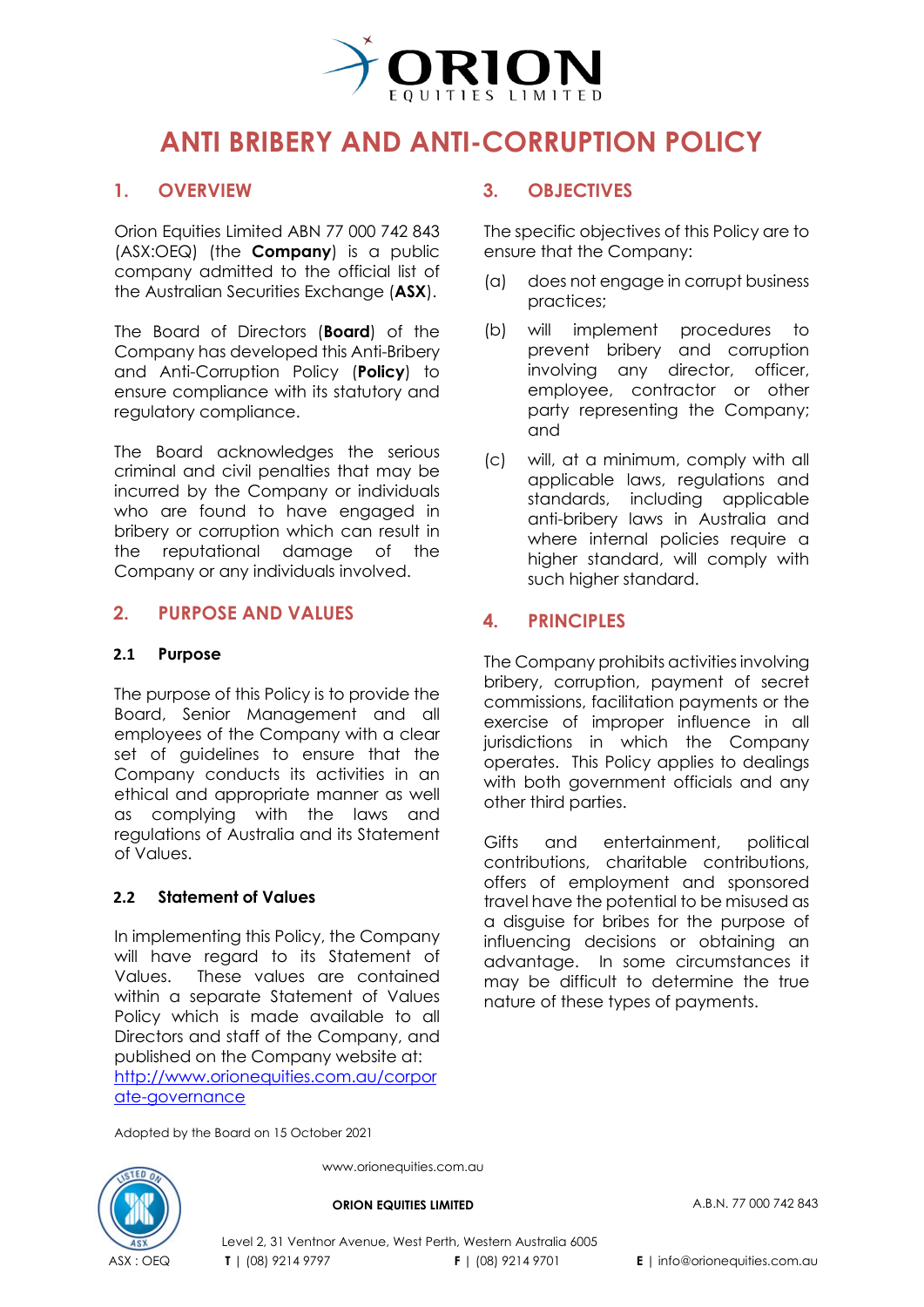Accordingly, the Company has adopted this Policy to ensure openness and transparency in dealings with these payments. Any questions or issues regarding this Policy, should be directed to the Company Secretary in the first instance.

## **5. APPLICATION**

This Policy applies to all Executive and Non-Executive Directors, Officers, employees, contractors, consultants, volunteers (**Personnel**) of the Company from time to time.

## **6. WHAT IS BRIBERY AND CORRUPTION**

Bribery is the giving, offering, promising soliciting, requesting, agreeing to receive, or receipt or acceptance of any advantage, which need not be financial, including any payment, gift, loan, fee, or reward, to or from any person for an inducement for action which is illegal, unethical, or a breach of trust.

Corruption is the misuse or abuse of a power for personal gain. This includes but is not limited to, money laundering, embezzlement or corruption of justice.

#### **7. CORRUPT PAYMENTS PROHIBITED**

All Company Personnel are prohibited from making or accepting any corrupt payments. Without limitation, the Company specifically prohibits:

- (a) The promise, offering, payment, solicitation or acceptance of bribes in any form including the offer or promise of employment or sponsorship;
- (b) Engagement in any form of corrupt business practices, whether for the benefit of the Company, yourself or another party; and
- (c) Facilitation payments, unless they are permitted under Australian law.

Requests from government officials or other third parties to make or accept any form of corrupt payment must be immediately reported to the Company Secretary or otherwise in accordance with the Company's Whistleblower Policy.

## **8. GIFTS AND ENTERTAINMENT**

The offer, promise, giving or receiving of any gift or entertainment to or from government officials or other third parties has the potential to be construed, or used by others to allege, that the Company is trying to obtain or receive favourable business treatment by providing individuals with personal benefits.

However, the giving or receiving of gifts or hospitality is not always prohibited by applicable anti-bribery laws or this Policy. The gift or hospitality may be appropriate if it is for a genuine purpose, reasonable and provided as a common courtesy associated with the ordinary course of business, and not made with any intentions to influence or reward a third party for obtaining or retaining business or an exchange of favours.

The Company has adopted the following general guidelines for determining the appropriateness of gifts and entertainment to or from government officials and other third parties:

- There must be no expectation that the gift or entertainment is given in exchange for any return favour, commitment or advantage.
- **The gift must not be made in cash or** cash equivalents and must otherwise comply with the Code of Conduct and applicable laws.
- The gift or entertainment must be infrequent, reasonable and proportionate in value considering the local custom and law, position of the recipient and circumstances.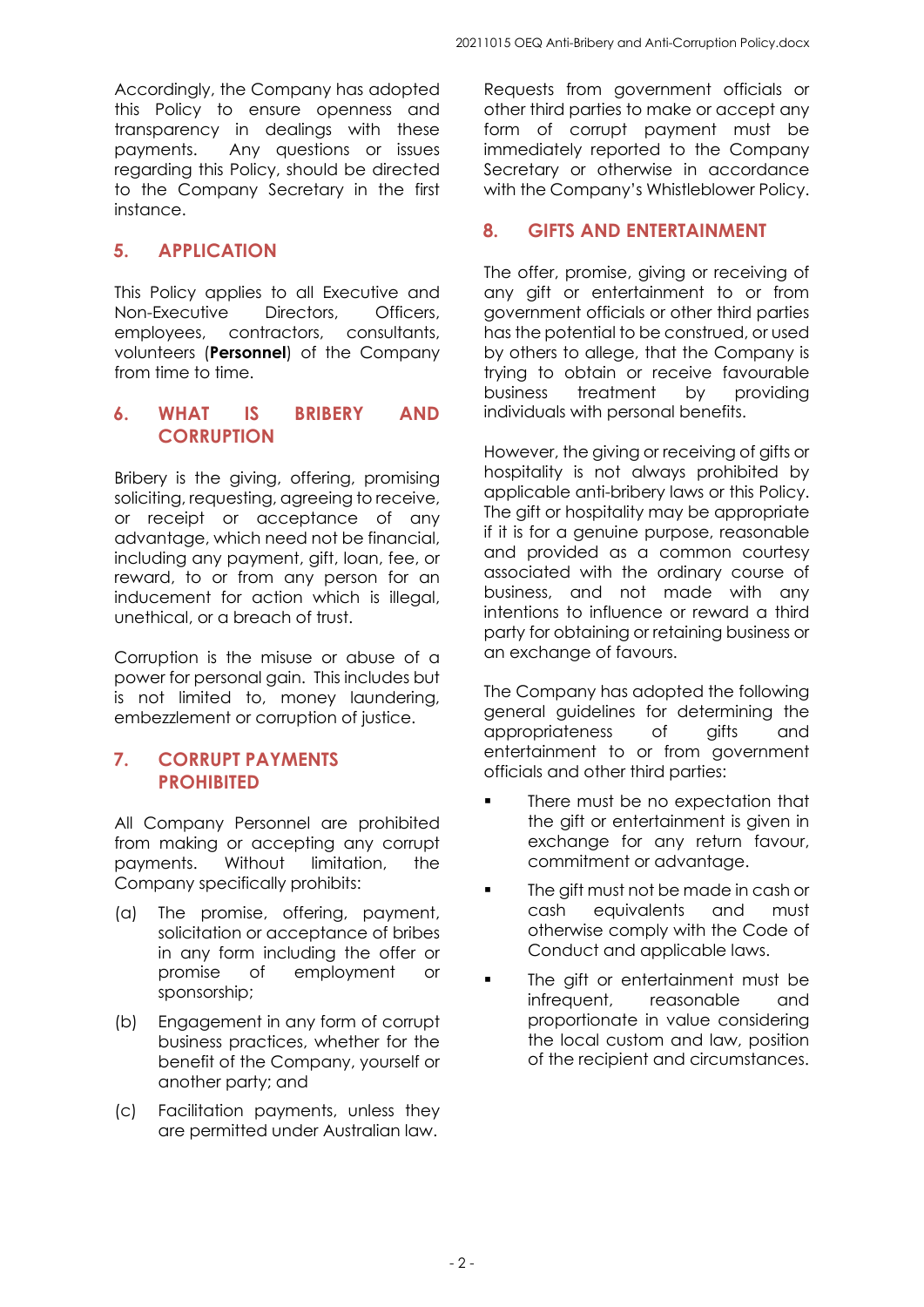- The timing of the gifting or entertainment must have been considered objectively in respect of past, pending or future business activities to ensure it could not be perceived as a bribe.
- The gift must be given openly and in the name of a commercial entity, not in someone's personal name.

All giving or receiving of gifts or entertainment to government officials and other third parties must comply with the above guidelines and require the prior approval of the Company Secretary.

Prior approval from the Company Secretary is not required if the gift or entertainment is **not** to or from government officials and one of the following apply:

- (a) the gift or entertainment to or from third parties has a value less than A\$200; or
- (b) the gift or entertainment to or from third parties is a business meal with third parties for the purpose of discussing the Company related business and is not outside common courtesy, having due regard for the seniority of attendees and the jurisdiction in which the meal occurs.

Personally paying for a gift, entertainment or other provision of value in order to avoid compliance with the requirements of this Policy is prohibited.

#### **9. DEALING WITH GOVERNMENT OFFICIALS**

#### **9.1 Dealing with Government Officials**

For the purpose of this Policy, a government official is defined as any of the following:

(a) Official or employee of any government, or any agency, ministry or department of a government (at any level).

- (b) Any person acting in an official<br>capacity for a government a government regardless of rank or position.
- (c) Official or employee of a company wholly or partially controlled by a government (for example, a state owned oil company), but excluding employees seconded to such companies.
- (d) A political party or any official of a political party.
- (e) Candidate for political office.
- (f) Officer or employee of a public international organisation, such as the United Nations or the World Bank.
- (g) Immediate family member (meaning a spouse, dependent child, parent or household member) of any of the above.

The Company requires the exercise of a high degree of caution when dealing with government officials. The provision of anything of value, no matter how small, has the potential to create the perception that the Company has sought to improperly influence the government official to obtain an advantage. For this reason, the Company has implemented specific procedures when dealing with government officials.

#### **9.2 Gifts and Entertainment**

Before offering or accepting any gift, regardless of value or nature of the gift, approval from the Company Secretary is required. Additionally, any gifts given to or received from a government official must be recorded in the government official's register of gifts and entertainment.

All meals or entertainment provided in excess of A\$200 per person require the prior approval of the Company Secretary.